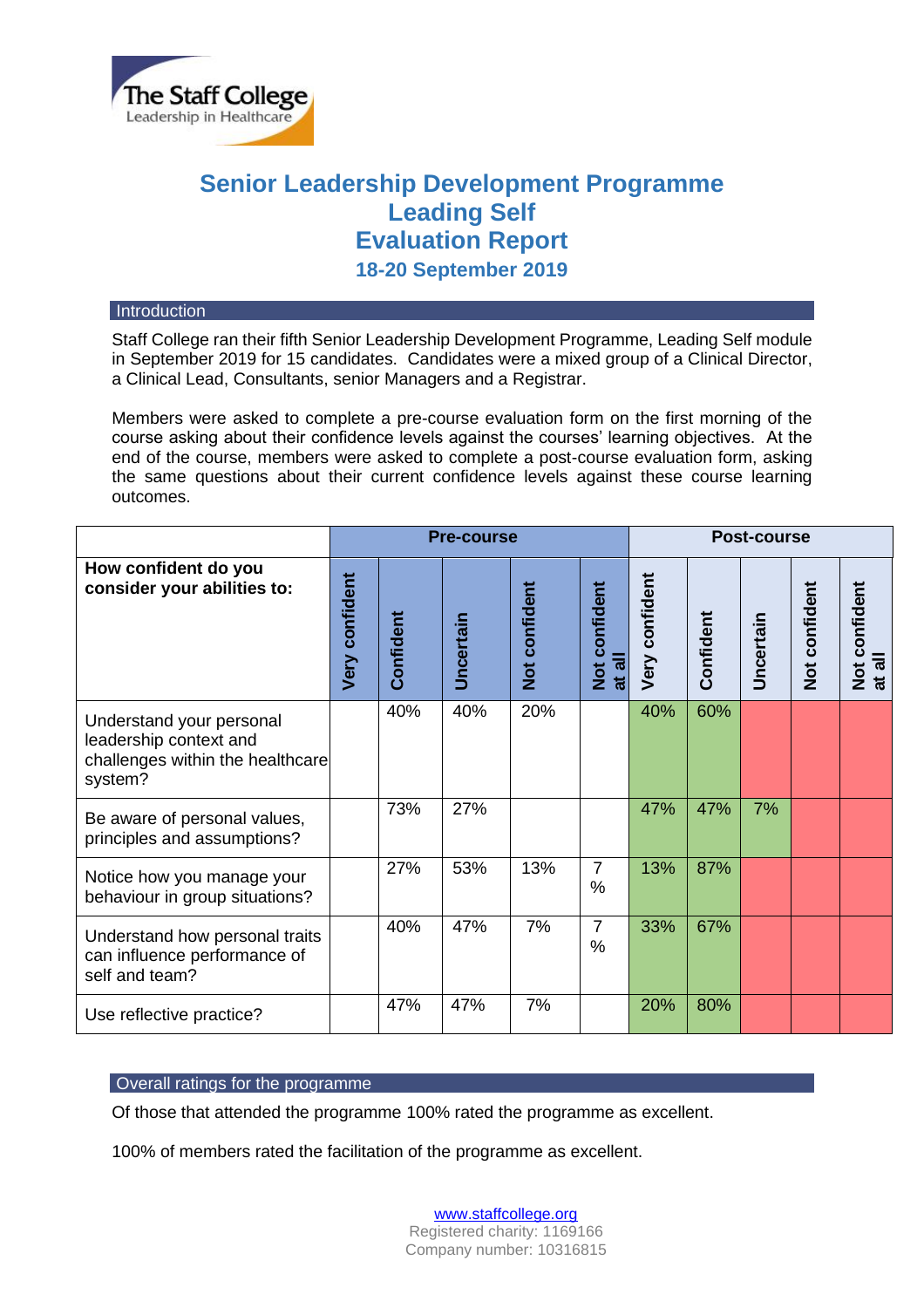

We asked members why they rated it in this way. Some of their responses are below:

- *Inspirational, empowering and thought provoking to self-reflect. Excellent facilitators (Cath and Gordon) - they are amazing.*
- *Presentations styles were simple and effective. Facilitators were approachable. Very well organised and experienced.*
- *Very hands on. Very good feedback and time to reflect with direction. It had excellent facilitators.*
- *Very outstanding experience.*
- *Outstanding structure.*
- *Unlike any other leadership course I've done. Video analysis excellent (if uncomfortable).*
- *Provided a wealth of knowledge and practical experience. Experience which I will be able to apply to my role.*
- *Made me think and identify things I should improve.*
- *Well thought out. Well planned. Excellent facilitators - made delegates reflect with ease. Fun, thought provoking.*
- *Great staff and peers. Good mixture of theory and practice.*
- *A lot of feedback in a safe environment. Looked at process and structure a lot.*
- *First time formally doing a leadership course and ditched pre-conceived notions they would/could be more theoretical and less use practically.*

# Would members recommend the course to others?

Of those that attended the programme 100% said they would definitely recommend the programme to others.

We asked members why they rated it in this way. Some of their responses are below:

- *Positive process backed up by data.*
- *Value for money. Great course that makes self-reflection. Basics made easy and understandable with great support.*
- *I learnt a great deal about my leadership style, process and the type of leader I want to be.*
- *Excellent reflection onto self. This will affect both work and personal relationships.*
- *Because I feel that I learned so much in a protected, safe environment. More importantly by being such a practical and reflective course I feel I will put this into practice and be able to remember more than others.*
- *The way it has been structured.*
- *Productive.*
- *Enthusiastic and knowledgeable mentors. I feel different now from pre-course - I have been affected.*
- *It will help develop future leaders and enable them to be a better version of themselves*
- *Very useful compared to other leadership courses I have attended.*
- *Has given time to dedicate to thinking about leadership and I can see it really making a difference in practice.*

[www.staffcollege.org](http://www.staffcollege.org/)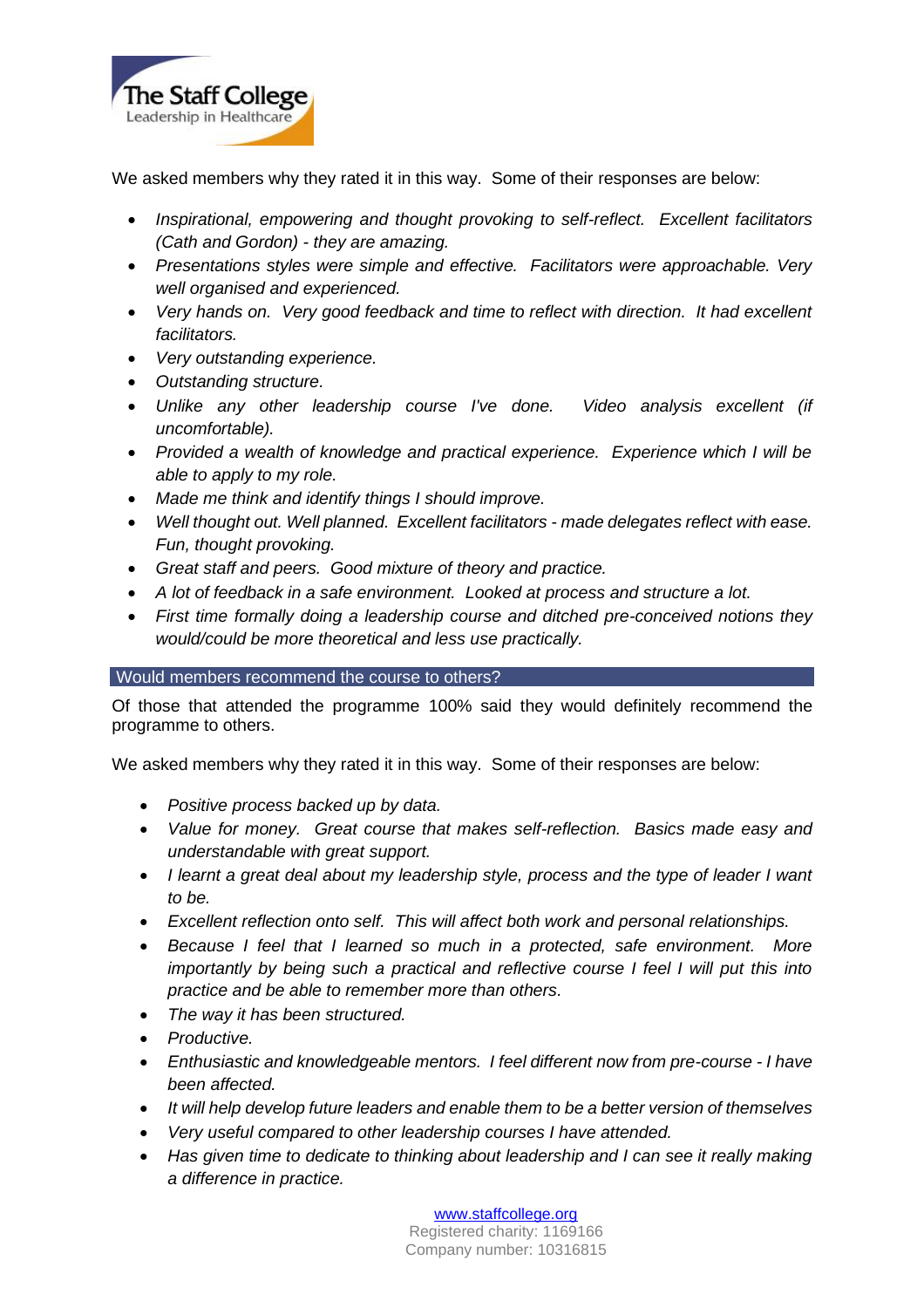

- *Invaluable self-insight.*
- *The term leadership has become such a buzz word and the cynics are saying that if everyone is a leader - who will do the work. But this course showed that everyone should be a leader and/or embrace the concepts to make better teams overall whether a leader or follower.*

## **Personal Evaluation - Goals**

When members applied to attend the course we asked them to consider some personal, organisational and clinical goals that they hoped to achieve through their attendance on the course.

We asked them to consider whether they felt they had achieved these goals through the attendance on the course, or whether they felt they had made progress towards them.

### Personal Goals

80% of members felt they had achieved their personal goals or made progress towards them during the course. The remaining 20% said they had made progress towards their personal goals.

We asked them how the course had helped them to achieve this. Some of their responses follow:

- *Yes, application of methodology has made me feel more confident to approach leadership challenges.*
- *I feel and have either achieved or am taking away experience to fully complete these. 90% completed.*
- *I feel like I have made progress towards them. I think I already had some leadership traits without realising and other traits that I need to change/improve.*
- *Yes - building on confidence. There w s apart around managing difficult people and I think this was help with that also.*
- *Yes by reflection practice.*
- *Yes, more aware of personal traits, challenges and how to overcome them. More focus on goals and what is deliverable.*
- *Yes. I have increased self-reflective practice. Clear goals for self-improvement.*
- *Yes. The discussions on process very helpful. And the concept of choice (Thanks John). In the big picture most of what we think we have to do is as a result of choices we have made.*
- *Effective - Yes. Measured - know what I have to do will be a work in progress.*
- *I think I have made a lot of progress towards these and outside of that I have learnt theory that I will be able to use and think about going forward.*

### Organisational Goals

93% of members felt they had achieved their organisational goals or made progress towards them during the course. 7% didn't provide a response to this question.

We asked them how the course had helped them to achieve this. Some of their responses follow:

• *Greater understanding of myself, leadership style and how to take others with me.*

[www.staffcollege.org](http://www.staffcollege.org/) Registered charity: 1169166 Company number: 10316815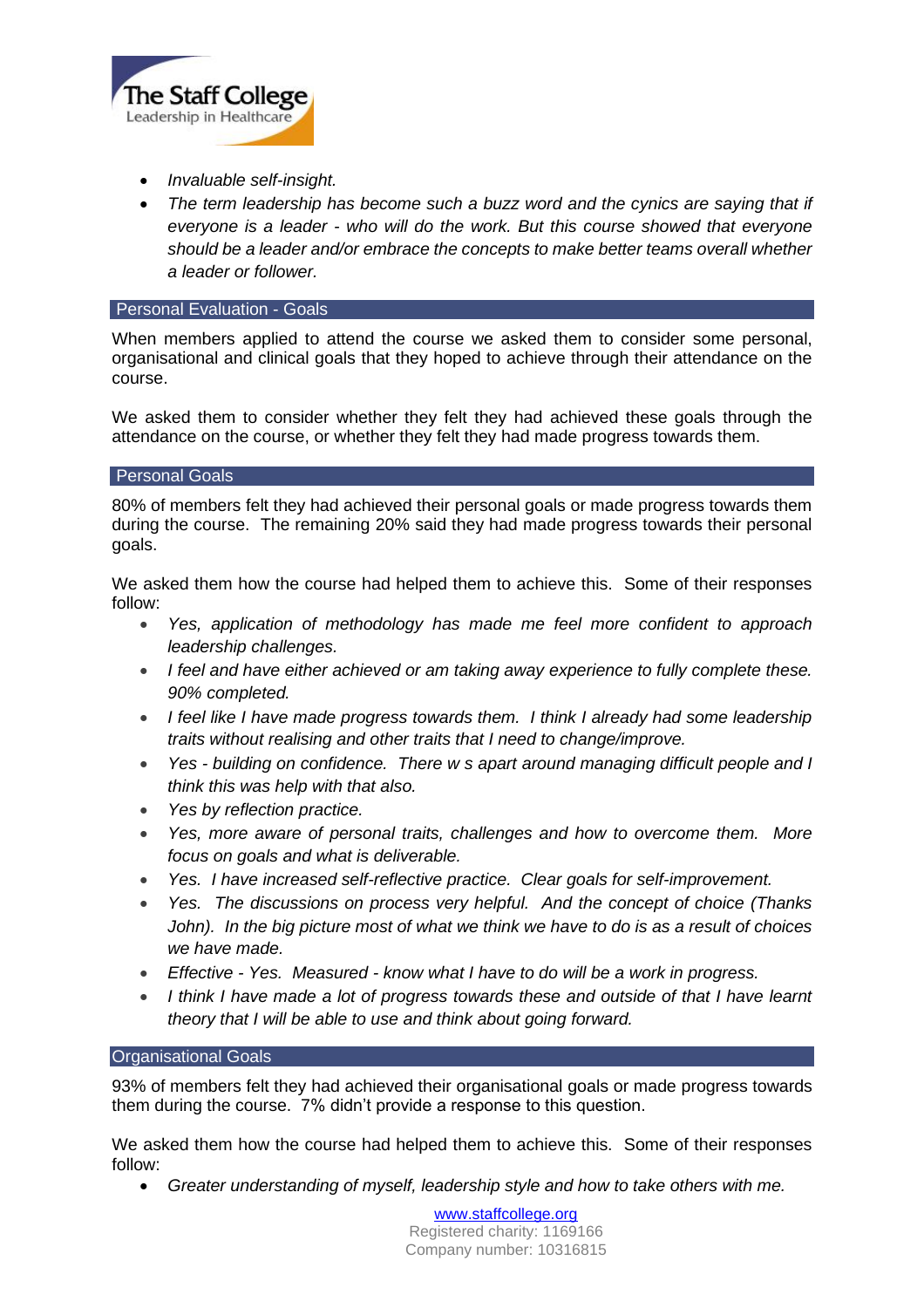

- *I have learnt to brainstorm, ask better questions, not jump straight to the task, be aware of my behaviour and self-care.*
- *Positively - I feel more confident in my understanding of myself.*
- *Helped improve my confidence.*
- *Organisation outcomes - learnt how to put people first and become a better leader by valuing others.*
- *Take time to consider my impact on others. Check-in and check-out with team. Mentoring appointees*
- *A lot - I think the way I think about leadership will contribute towards this now and in the future. Managing self and stress. Bonding teams - better awareness. Check assumptions.*
- *Particularly using the process more than concentrating on content. Consider wicked v. tame. Concept of leadership being different from management.*

### Clinical Goals

60% of members felt they had achieved their organisational goals or made progress towards them during the course. The remaining 40% did not answer. .

We asked them how the course had helped them to achieve this. Some of their responses follow:

- *To self-care and manage others so that I can be in better clinician.*
- *I feel it has given me processes to work from and confidence to develop my role as a leader.*
- *It has helped me to identify the need to have a more structured approach to leadership.*
- *By making me more aware of myself and helping me to reflect on myself and my behaviour and overall management.*
- As to the left, greater self-awareness. Framework for identifying and tackling *patients.*
- *Management of stress and building resilience.*

### Final comments

We asked members if they wanted to share any other comments. A selection of their responses is below:

- *Thank you, excellent 3 days. I certainly feel value for money. Will certainly endorse others to attend. Great DS - Cath and Gordons - "legends",*
- *I felt very well supported by the facilitators - I was quite anxious about being videoed and being given live feedback but it was done in a very professional, unimposing way.*
- *I was anxious about coming but you made everyone feel protected and challenged enough. It was a great learning experience that makes all other leadership courses feel unnecessary and a waste of my time.*
- *It has been a rewarding experience and allowed me to reflect on myself and others.*
- *I have really enjoyed this course and the video/review exercises were very beneficial if slightly uncomfortable at times. All of the facilitation was excellent and I felt lucky to have two very knowledgeable DS with our group throughout.*
- *Thank you so much for everything.*

[www.staffcollege.org](http://www.staffcollege.org/)